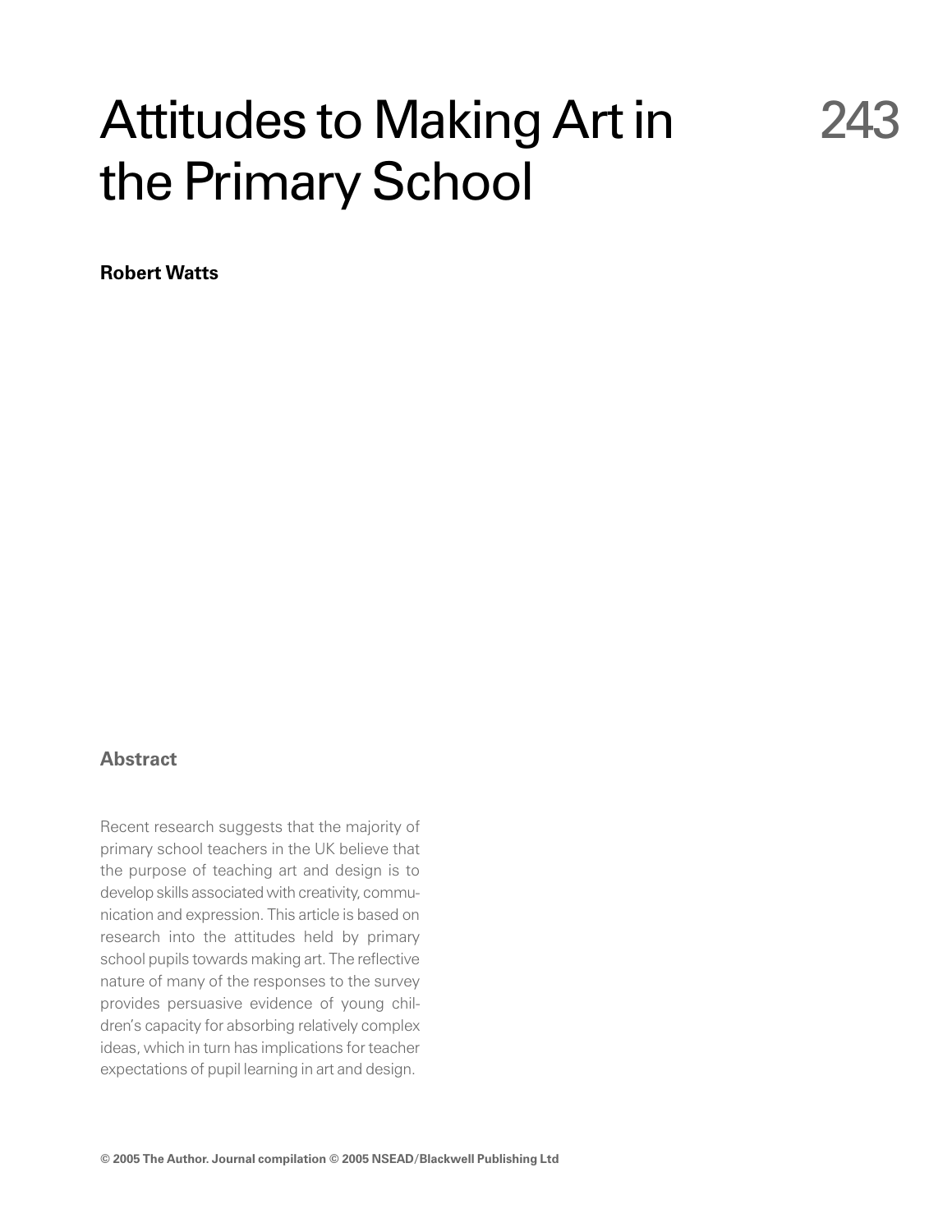#### **Introduction**

Robert Watts

**244**

The origins of this research lie in a visit to an exhibition of student work at the Royal College of Art. With me, sat on the gallery floor and working in their sketchbooks, were twenty pupils from a west London primary school. I remember watching them draw with a confidence and spontaneity lacking in the work around them, and with a conviction I believed only young children possessed. I assumed that many shared an ambition: 'When I grow up I want to be an artist.'

But when I questioned the children about their intentions and ambitions, art and design was a subject that featured peripherally, if at all: 'When I grow up I want to be a footballer.' 'When I grow up I want to be a vet.' 'When I grow up I want to be a scientist.' I was unsettled to find that few – and only the younger ones – were sufficiently enthusiastic about art to imagine pursuing the subject into adulthood. It was, it seemed, something to be enjoyed today but to be discarded at a later date. I questioned the pupils further: Why do children make art? Why do adults make art? How is art important? The range and the quality of the responses I received convinced me that further research was required into children's attitudes towards making art.

## **The status of art and design in the primary school**

Recent research in this area [1] has focused firstly on the causes of changes in the status of art and design in the primary school and secondly on teachers' attitudes towards teaching the subject. A key influence on young children's attitudes to art and design is the importance allocated to the subject in primary schools. Herne [2] suggests that the recent renewed emphasis on raising attainment in literacy and numeracy has led to a marked decrease in the time allocated to teaching the foundation subjects [3]. The introduction of extra funding for 'booster' lessons in core subjects for struggling pupils has led to many receiving fewer lessons in foundation subjects such as art and design.

Herne also highlights the reduction in both the quantity of in-service training provided for primary teachers during this period, and of resources allocated towards the subject.

Whilst it was predictable that the pressure of raising attainment in national tests would restrict the time available for art and design in upper Key Stage 2 classes, it is disturbing to find evidence of a 'trickle-down effect' in primary schools towards younger classes: 'The only art I saw being made in my Year 1 class,' reported a trainee teacher in an infant school in 2003, 'was when the children were allowed to draw illustrations to their writing' [4]. A second student, placed in the foundation stage, saw even less: 'I was amazed,' she reports, 'for the seven weeks I was in school there was no art made in their Reception class' [5].

Those tempted to blame teachers for allowing art and design to become marginalised in the primary curriculum should be aware that the status of the subject is inevitably determined at a higher level. Herne [6] cites the 1998 revisions to the primary curriculum as the catalyst for a reduction in the amount of time schools devoted to art and design; Rogers [7] observes that, since 1998. students in initial teacher training are no longer required to study all areas of the curriculum, whilst Downing [8] highlights the roles played by the Department for Education and Science, local education authorities and the Office for Standards in Education, acknowledging that 'the pressure… from the DfES, LEAs and Ofsted to downgrade the importance of the arts [has led to]… a concentration on the core curriculum'. A 2001 survey calculated that the average amount spent in primary schools each year on art and design materials was around £1.25 per pupil [9]. Given these restrictions, it is arguable that recent moves to place creativity at the core of the curriculum [10] are destined to have a limited effect. It is certainly difficult to dispute that during the past ten years the gap in status between the core subjects and art and design has widened in primary schools.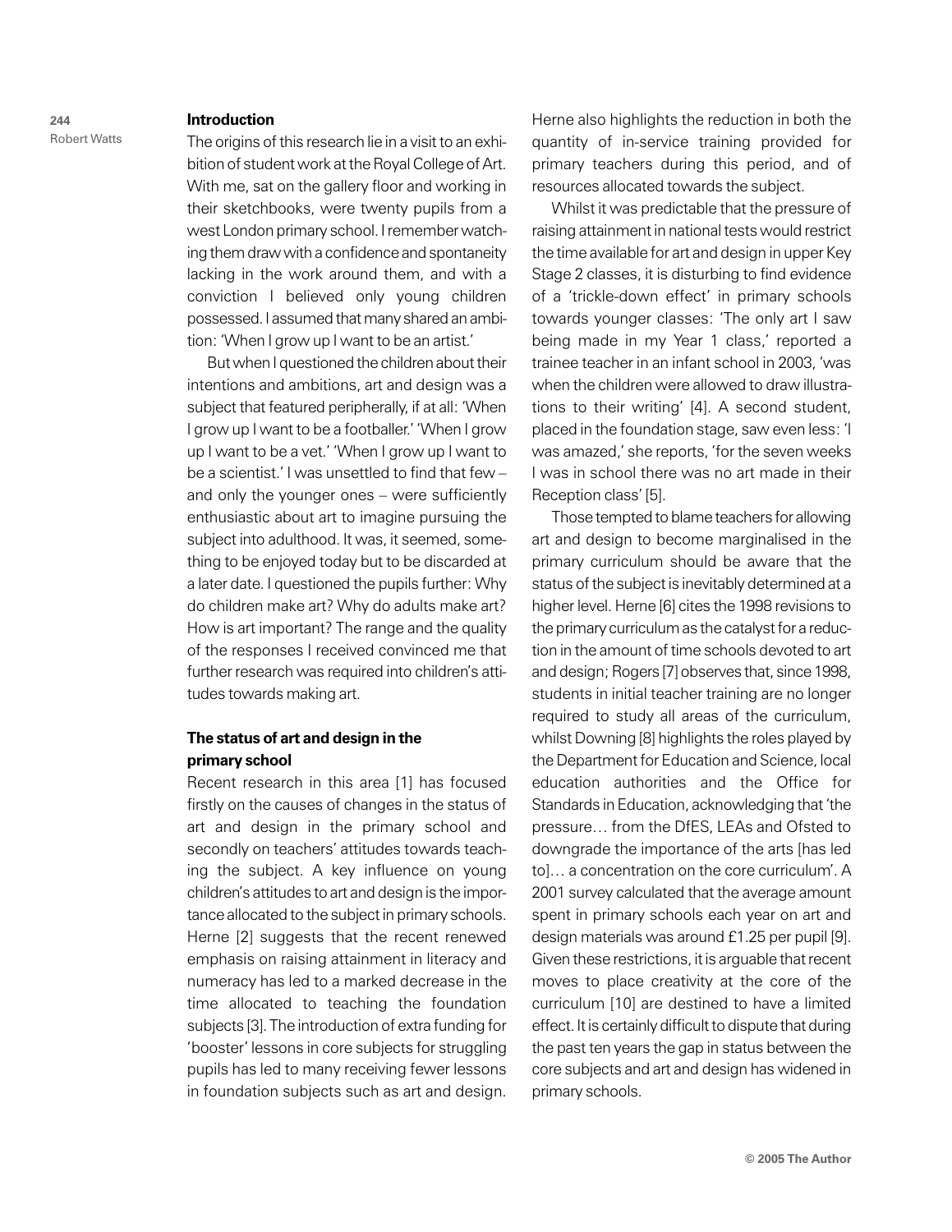# **Teachers' attitudes towards art and design in the primary school**

Issues surrounding the status of art and design in primary schools are interwoven with those concerning its purpose. Aside from brief modules on initial teacher education courses, only a minority of primary school teachers have received an art education that extended beyond the age of 16. For the majority, opportunities for reflection on the complex range of reasons why art is taught are likely to be rare.

Recent research into student teachers' perception of arts provision in secondary education in England [11] identified the 'urgent need for research into arts provision in the primary sector', whilst recent research carried out in Cyprus [12] has explored the ways in which teachers' approaches to teaching art impact upon their pupils' attitudes to the subject.

Downing subsequently surveyed the attitudes and experiences of head teachers and class teachers in the UK towards teaching the arts in primary schools and concluded that:

*The most highly endorsed purposes … were to develop creative and thinking skills and … communication and expressive skills. These were followed by purposes associated specifically with learning in the arts, which were ahead of purposes associated with personal development … Many head teachers viewed the arts as central to raising standards in schools; also noted were the arts' impact on motivation, behaviour, attendance and self-esteem [13].*

The report presents a picture in which the aims of well-meaning teachers are frustrated by the constraints of an unsympathetic system: the suggestion is that, given sufficient time and resources, a clear improvement in the provision for art and design in primary schools would take place:

*While not revealed in any performance tables or end of key stage tests, head teachers and class teachers were convinced of the value of the arts in education and seemed determined to ensure their continued* *contribution to the education of the whole child and the welfare of schools [14].*

Downing's research raises several questions. Firstly, it is arguable that the 54 per cent of head teachers and 43 per cent of class teachers that responded to the survey would be more likely than not to demonstrate positive approaches towards teaching art and design. Those teachers that held the subject in low regard would be less likely to reflect upon their attitudes towards it for sufficient time to complete a questionnaire. Similarly, those who were positive about art and design, yet believed that they were making insufficient provision for their pupils, may have been disinclined to respond to the survey. Secondly, the survey does not explore the extent to which teachers' attitudes and opinions toward art and design affect their pupils' perception of the subject. Were those teachers who demonstrated a positive attitude towards art and design communicating this enthusiasm to their pupils?

### **The research design**

Prompted by the findings of the Downing report and by my initial enquiries into children's attitudes towards art and design, I carried out a pilot study with a group of 20 Key Stage 2 pupils. The questions I asked were those prompted by the discussion with pupils following their gallery visit: 'Why do children make art?' 'Why do adults make art?' 'Do you think that you will make art when you are an adult?' 'How is art important?' The results of the pilot study were presented to groups of trainee teachers for discussion, and students were subsequently invited to carry out similar surveys within Key Stage 2 classes during their school placements. 316 individual responses were received from 15 trainee teachers [15].

Pupils were not offered a list of optional responses. Whilst such a list would have ensured that the process of categorising responses would have been less subjective and more reliable, the range of responses would inevitably have been less broad (the question *'*Why do children make

**© 2005 The Author**

**245** Robert Watts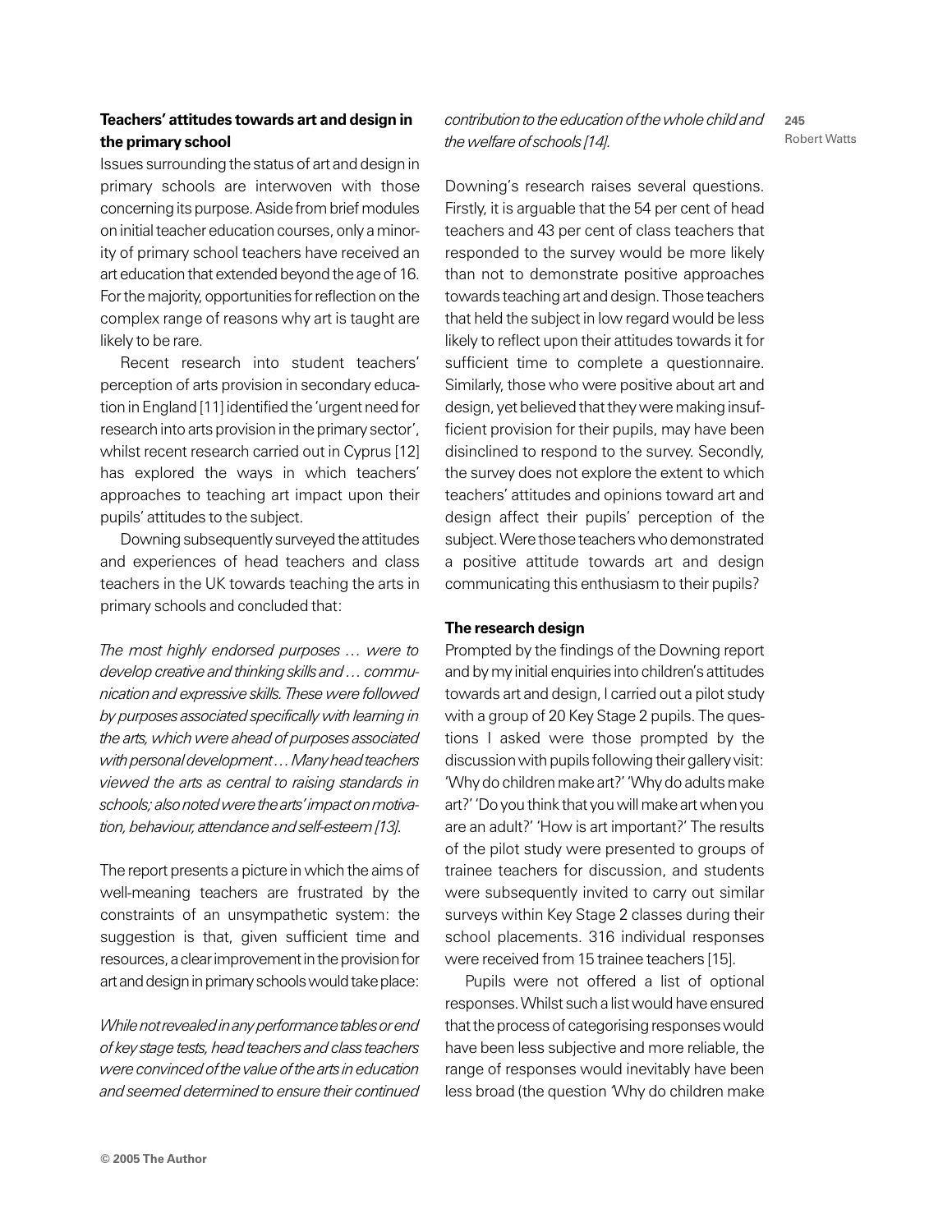art?' for example, prompted 42 different responses; the breadth of the range of responses proved to be a key factor in the research, an issue discussed below). Consequently, pupil responses were categorised. For example, responses to the question 'Why do children make art?' were categorised as 'to communicate / for self-expression'; responses categorised within this heading include: 'To show how they are feeling', 'To express what they are thinking' and 'If you don't speak English you can draw your feelings.' Some responses could arguably have been categorised differently; however, all individual responses were retained and several are discussed below.

Several Key Stage 1 classes were also surveyed but data was not collated. The process of gathering responses from pupils too young to complete the questionnaire independently proved to be unreliable, with high levels of repetition within responses from some classes. However, some individual responses are referred to in the discussion below in order to illustrate specific points. Finally, it is arguable that the contrasting responses to the questions 'Why do children make art?' and 'Why do adults make art?' may in part be due to the fact that young children are often told that you cannot make the same response to two different questions!

#### **The research data**

#### **Why do children make art?**

The majority of pupils [57 per cent] suggested that the main reason why children make art is because it is fun. This response was highly typical of 7-year-olds [62 per cent], less so of 11-year-olds [49 per cent]. Reasons that related to personal development were also relatively frequent, with 20 per cent of pupils suggesting that children make art 'Because they want to be artists', 'To be good at art' or 'To learn'.

A wide range of ideas surfaced in the responses made by older pupils: 11 per cent of 10-year-olds and 16 per cent of 11-year-olds, for example, suggested that children made art to communicate or to express themselves:

*If a child knows what they want to say but they don't know how to say it they can draw a picture to show what they mean (Natasha, 10).* 

*Art is a good way to express your feelings and the painting asks the viewer, 'What is this trying to say?' (Elllie, 10).*

Relatively few suggested that the main reason for making art was the aesthetic value of the product itself:

*You can decorate the house (Zahira, 9). To put it on the wall if it is perfect (Paul, 11). So the world is not dull (Anton, 8).*

Similarly, only a small proportion of pupils, but one that remained consistent in size across the age range, cited reasons that concerned children's talent, ability and creativity:

*We make art because we have lots of ideas and we can bring them together in art (Immanuella, 7). I think children make art because they have more imagination than adults do. Then they draw it (Georgie, 9).*

Responses referring to the therapeutic value of art were concentrated in one particular class, suggesting that this was a theme that the class teacher may have explored with the pupils.

*They do art because when they get angry they can't find the words to explain what they feel so they draw a picture to relate to it (Tamara, 10).*

*If you get angry you can do some art and you can make yourself calm (Mizan, 10).*

The physicality of art and design materials was referred to by only a small percentage of pupils:

*It is very messy and children like to be messy (Farshad, 10).*

Whilst only a minority identified the value of art as a practical alternative to more academic subjects: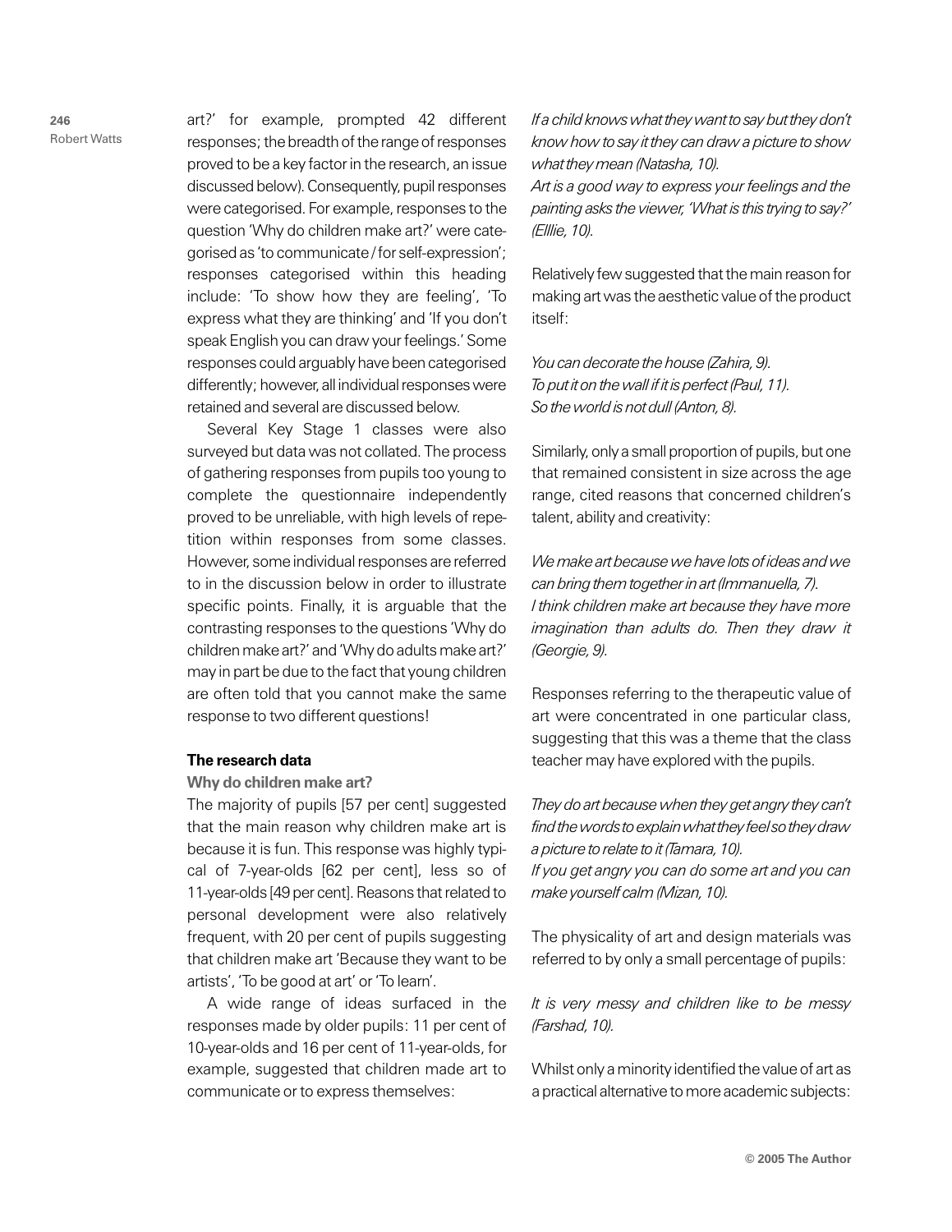#### **Table 1: Why do children make art?** Age arrible to the state of the state of the state of the state of the state of the state of the state of the state of the state of the state of the state of the state of the state of t

|                                           |     | 8   |     | 10  | 11  | Total% |
|-------------------------------------------|-----|-----|-----|-----|-----|--------|
| For fun                                   | 62  | 53  | 57  | 56  | 49  | 57     |
| Personal development                      | 27  | 27  | 18  | 19  | 13  | 20     |
| Communication / audience / evidence       | 6   | 3   | 8   | 11  | 16  | 9      |
| Aesthetics / product                      | 0   |     | 8   | 3   | 10  | 6      |
| Demonstrate ability / talent / creativity | 3   | 3   | 6   | 5   | Ω   | 3      |
| Therapy                                   | 0   | 0   |     | 5   | 5   | っ      |
| Physicality                               | 2   | 0   |     |     |     |        |
| Don't know                                | 0   |     | 3   | 0   | Ω   |        |
|                                           | 100 | 100 | 100 | 100 | 100 | 100    |

**247** Robert Watts

| Table 2: Why do adults make art? |     |          |          |          | Age |        |
|----------------------------------|-----|----------|----------|----------|-----|--------|
|                                  | 7   | 8        | 9        | 10       | 11  | Total% |
| Money                            | 15  | 17       | 17       | 22       | 46  | 23     |
| <b>Fun</b>                       | 20  | 13       | 28       | 23       | 10  | 19     |
| Personal development             | 24  | 20       | 8        | 19       | 13  | 17     |
| Fame                             | 6   | 13       | 18       | 13       | 5   | 11     |
| Communication                    | 12  | 3        | 12       | 9        | 10  | 9      |
| To encourage others              | 17  | 10       | 5        | 8        | 7   | 9      |
| Aesthetics / product             | 0   | 17       | 9        | 3        |     | 6      |
| Therapy                          | 2   | $\Omega$ | 3        | 3        | 7   | 3      |
| Don't know                       | 5   | 7        | $\Omega$ | $\Omega$ |     | 3      |
|                                  | 100 | 100      | 100      | 100      | 100 | 100    |

*It's easier than English and Maths (Arran, 7). There's no numbers and words in it and I can do it (Daniel, 7).*

Specific art and design processes were mentioned by only a very small number of pupils.

## **Why do adults make art?**

Pupils' responses to this question were spread more evenly across a wider range of themes than the first. 23 per cent of pupils thought adults made art 'for money', 19 per cent 'for fun', 17 per cent for reasons relating to personal development and 11 per cent for fame. Within these figures there are variations according to the age of the pupils: only 15 per cent of 7-year-olds thought that money was the main reason adults make art, whereas 46 per cent of 11-year-olds thought this to be the case; 20 per cent of 7-year-olds thought that fun and enjoyment was the factor that motivated adults, compared with only 10 per cent of 11-year-olds. Younger pupils were more likely to perceive a stronger continuity between reasons provided by children and those by adults, whereas older pupils were more likely to believe that the reasons why adults make art were different to the reasons why children made art.

Older pupils suggested a range of further reasons why adults make art and were more likely to understand that people make art for a variety of reasons: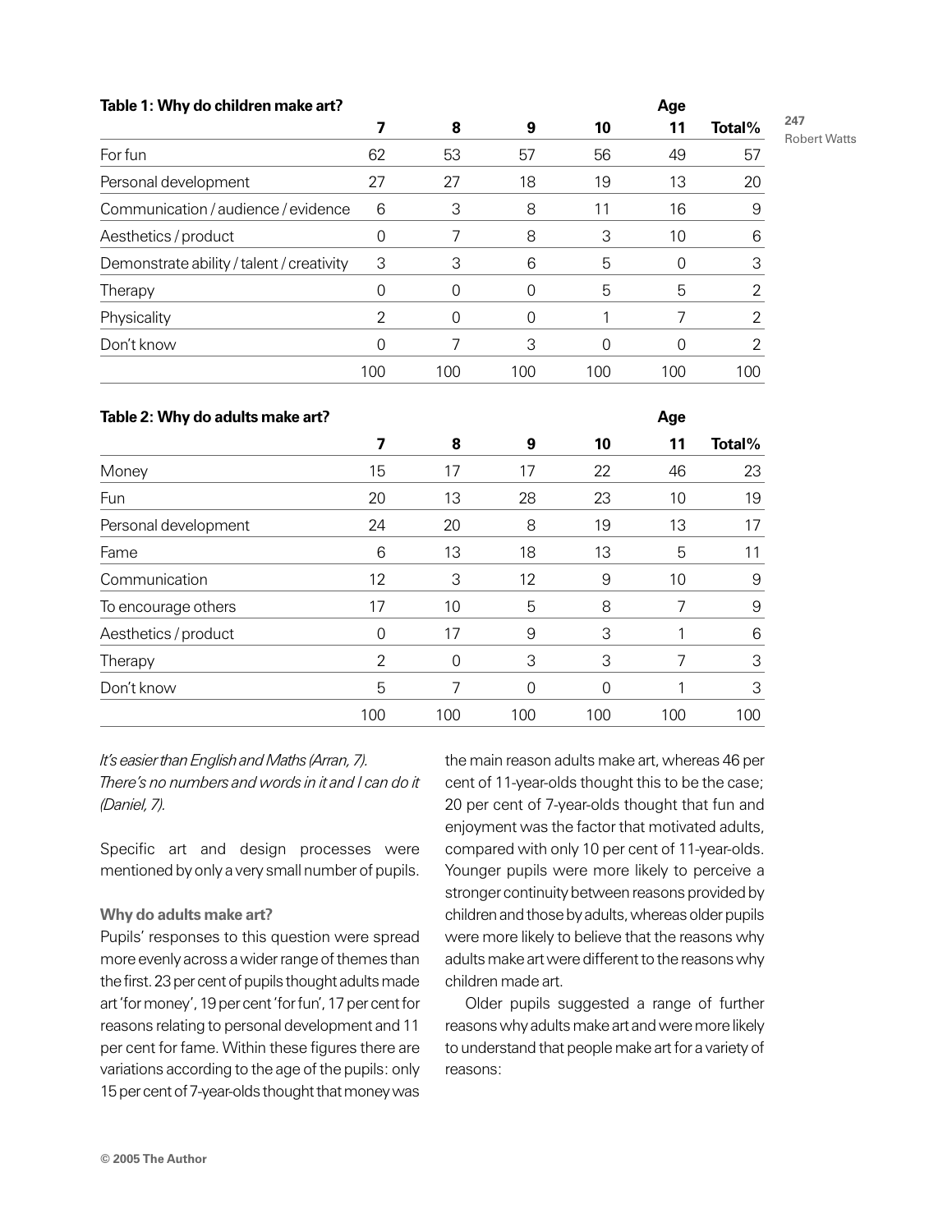*Adults make art because they can make money out of it. Also because you can express your feelings when you draw. If they do make a good drawing they can sell it to a gallery and people can see what that person can do (Tamara, 10).*

Younger pupils were more likely to link the idea of fame with money, whilst some older pupils were beginning to betray signs of suspicion of artists' motives:

*To make money and to be famous (Stacy, 7). Not many painters do it for fun and enjoyment. They do it for money and fame, but not all painters do that, thankfully (Ellie, 10).*

Ideas about communicating ideas and feelings through art transcended age groups:

*Art is another way to express what they are thinking (Leon, 10). Adults make art to remember things (Hannah, 7).*

Younger children were more likely to believe that adults make art for altruistic reasons:

*Because they want to show the children how to make things, so they can make them when they are older (Daniel, 7). So children will read books (Sabrina, 7).*

Relatively few responses referred to the aesthetic value of the work itself, and the majority of these came from pupils in the same class:

# *They might like all the different patterns (Zahirah, 10). Because it's beautiful (Nathan, 10).*

The belief that making art can be a therapeutic process was referred to by a small number of children in each age group:

*Adults make art because they find it enjoyable after a stressful day (Joshua, 11). To cheer themselves up (Michael, 7)*

Other reasons included:

*To communicate with people who don't speak the same language (Georgia, 8). They didn't have a chance when they were a child (Hannah, 7) To experiment (Daryl, 9) They are inspired (Kevin, 10)*

These responses, although only made by only small numbers of pupils, are significant in that they demonstrate a capacity for absorbing a wide range of ideas, and are discussed below.

## **How is art important?**

The perceptions of art as being something that is fun for children, in contrast to being lucrative for adults was referred to only rarely in responses to this question, which were dominated by themes of communication, aesthetics and personal development. 69 per cent of pupils made responses relating to these themes, whereas only 7 per cent suggested art was important because adults can make money from it and 6 per cent because it is fun. Older pupils most frequently identified communication as being the most important function of art, whilst younger pupils regarded personal development as the key issue.

Several responses raised new issues, whilst others develop earlier ideas. This question prompted the widest range of responses, with pupils suggesting a total of nearly sixty reasons why art is important, responses that are discussed below.

# **Do you think you will make art when you are an adult?**

Older pupils were less likely to visualise themselves as making art as adults. 66 per cent of 7-year-olds said that they intended to make art when they grew up, compared to 34 per cent of 11-year-olds. Pupils were deliberately not asked whether they thought they would be artists when they grew up, but whether they would make art: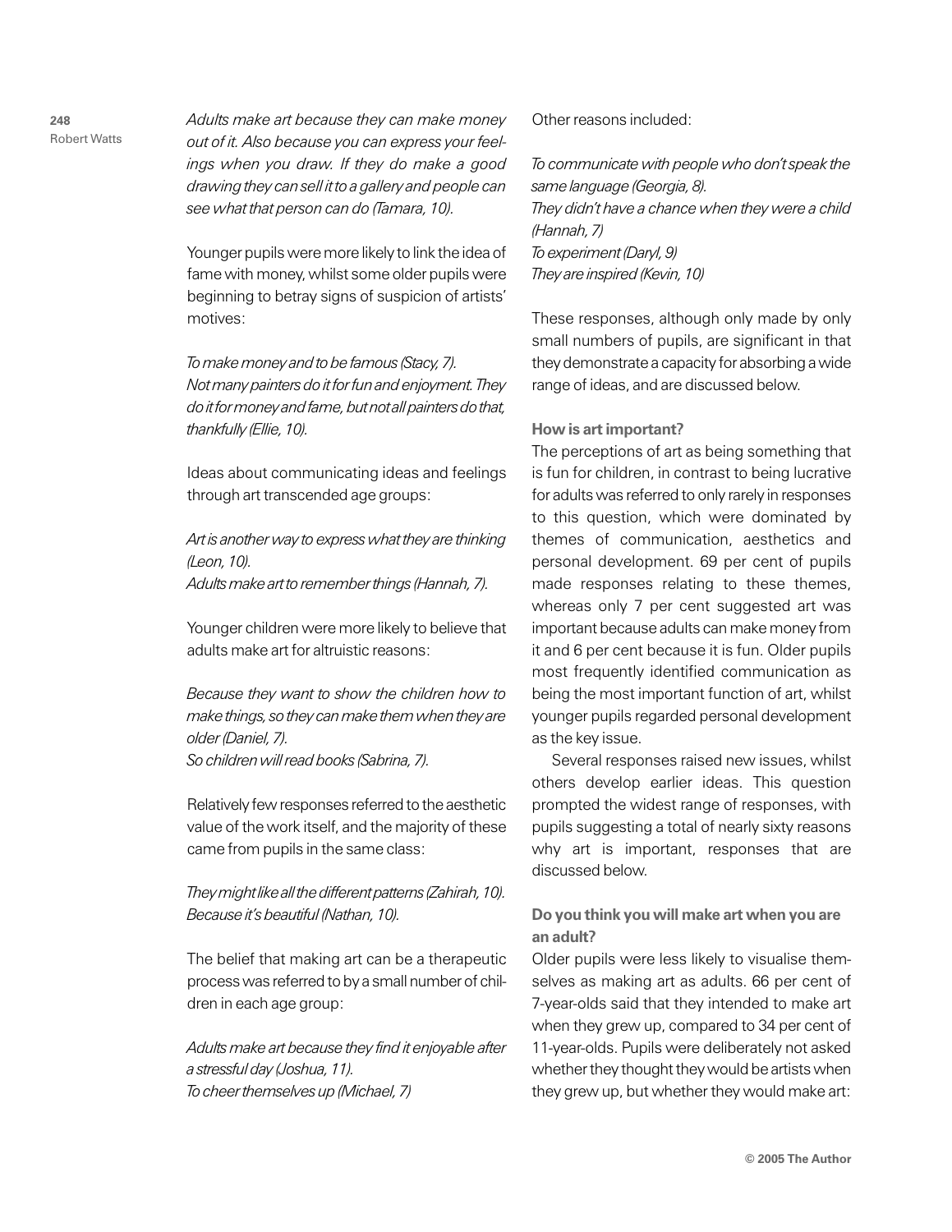#### **Table 3: How is art important? Age**

|                           |          | 8        | 9   | 10       | 11  | Total% |
|---------------------------|----------|----------|-----|----------|-----|--------|
| Communication             | 15       | 13       | 26  | 31       | 33  | 23     |
| Personal development      | 26       | 43       | 15  | 25       | 16  | 25     |
| Aesthetics / product      | 21       | 17       | 30  | 16       | 21  | 21     |
| Fun                       | 12       | 3        | 8   | 6        | 0   | 6      |
| Money                     | 5        | 6        | 9   | 5        | 8   |        |
| Therapy                   | 5        | $\Omega$ |     | 5        | 8   | 4      |
| Physicality               | $\Omega$ | $\Omega$ |     | $\Omega$ | 0   | 0      |
| There's no right or wrong | 0        | $\Omega$ | 2   | 3        | 3   | 2      |
| Don't Know                | 17       | 17       | 8   | 9        | 10  | 12     |
|                           | 100      | 100      | 100 | 100      | 100 | 100    |

**249** Robert Watts

|                                   | Table 4: Do you think you will make art when you are an adult? |     |     |     | Age |        |  |
|-----------------------------------|----------------------------------------------------------------|-----|-----|-----|-----|--------|--|
|                                   |                                                                | 8   | 9   | 10  | 11  | Total% |  |
| Yes [fun, interested]             | 29                                                             | 40  | 29  | 27  | 21  | 29     |  |
| Yes [talent, progression, career] | 32                                                             | 23  | 28  | 19  | 13  | 23     |  |
| Yes [useful in other areas]       | 5                                                              | 0   | 5   | 0   | 0   | 2      |  |
| Maybe                             | 0                                                              |     | 2   | 3   | 15  | 5      |  |
| No fother interests               | 12                                                             | 10  | 20  | 14  | 18  | 15     |  |
| No [not interested / talented]    | 22                                                             | 20  | 17  | 38  | 33  | 26     |  |
|                                   | 100                                                            | 100 | 100 | 100 | 100 | 100    |  |

this is, however, a distinction that may not have been entirely clear to younger respondents:

*Yes I will make art when I grow up because I love art. In fact after singing it is my favourite (Hannah, 7). Yes I think I will make art because I have a big imagination, but I wouldn't do it as a job (Nathan, 10).*

Around half of the 7-year-olds who expected to make art when they were older said 'Yes' because they thought it was fun or because they were interested in the subject; others referred either to their talent for art, to making progress with their skills or to the possibility of a career in art. Those who did not expect to make art when they were older explained that this was either because they had other, stronger interests or, more often, that they were neither interested nor talented enough to continue:

*I won't make art when I grow up because there are much more better things to do like be a fireman (Jordan, 7).*

*I don't want to be an artist, I want to be a scientist (Jasmine, 7).*

Finally, 11-year-olds who thought that they would make art as adults were more likely to explain that this was because it was something that they enjoyed doing rather than because they had a talent for the subject or because they saw it as a career option. There is also evidence that older pupils were developing clearer ideas about their future careers and more likely to view art as a pastime: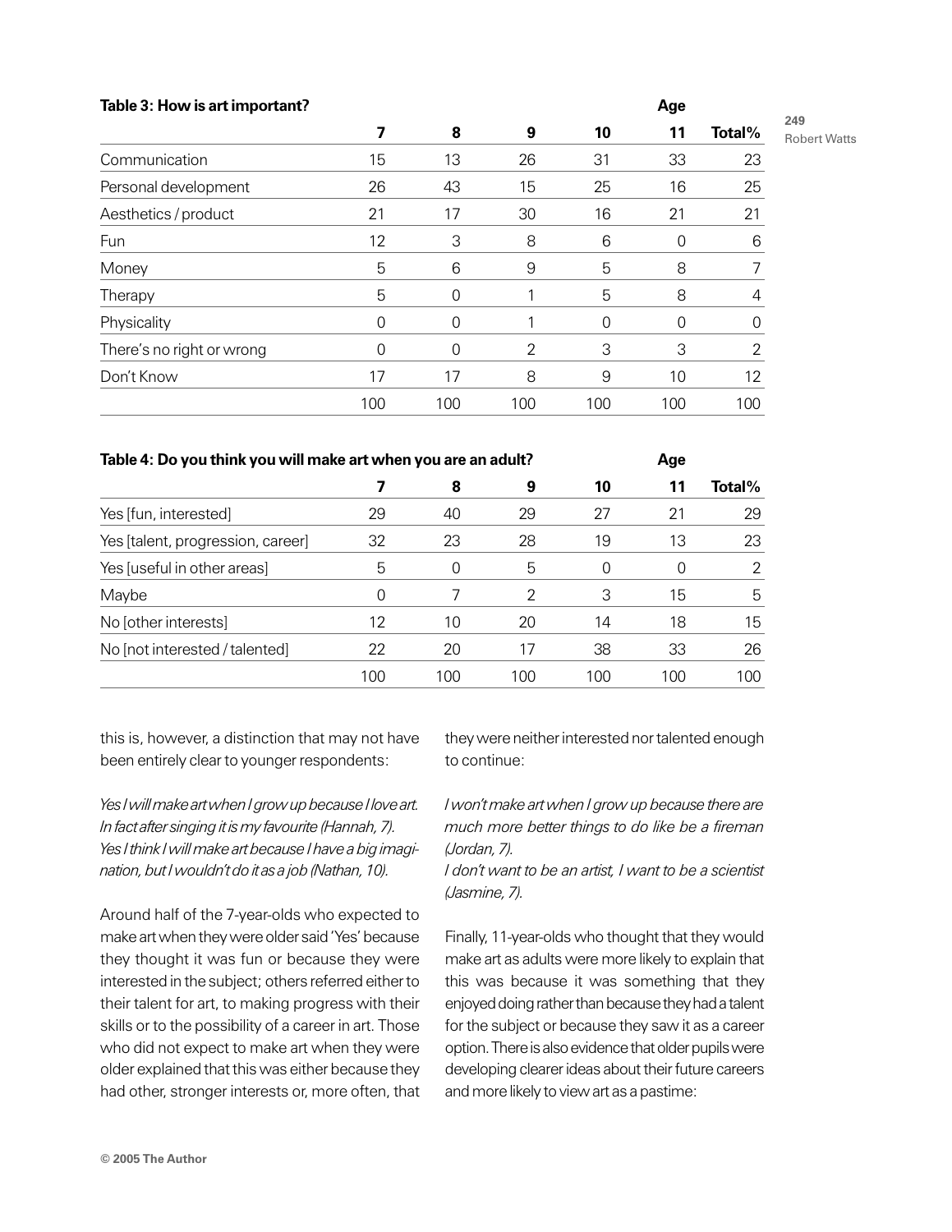*I plan to be a doctor so all day I'll be busy with other people's problems. It would be nice to unwind with art (Nancy, 10).*

*I think I will make art but not for money. Nor fame. For my own enjoyment. A pastime, or a hobby (Ellie, 10).*

## **Discussion**

That younger pupils would demonstrate more positive attitudes towards making art than older pupils is an outcome of this research that may reasonably have been anticipated. Less easy to predict was the range of the responses made by many pupils, responses that provide persuasive evidence of young children's capacity to absorb relatively complex ideas. The reflective nature of many of these responses has, I believe, implications for teachers' expectations of their pupils.

The Downing report concludes that the majority of teachers believe that the purpose of teaching art and design is to develop skills associated with creativity, communication and expression. However, the outcomes of this research suggest that teachers fail to communicate these learning outcomes are with the majority of pupils. Whilst many children suggested that they make art because they enjoy it and adults because they want to earn money, children viewed neither of these reasons as *important* compared to issues of creativity, communication and expression.

The findings of this research indicate the majority of children assume that the concerns of adult artists are far removed from their own; that adults make art for fame and money whilst children make art for fun. The belief that adults make art primarily for money is one that, though widely held amongst the pupils, is largely untrue. However, the minority of artists – dead or alive – who attract acclaim, admiration or notoriety are also those whose work is sold for substantial sums, and those whom children are likely to learn about. Consequently, it is understandable that children associate adult artists with fame and wealth rather than obscurity and poverty.

It is to be expected, perhaps, that younger pupils regard the main reason for making art as to have fun. It may be unwise to discourage pupils from perceiving art as a 'fun' subject, as fun is, arguably, an increasingly rare and precious commodity in the primary school curriculum. What makes the subject 'fun' is, in itself, another question. Had it been possible to challenge pupils making this response, more may have been learned about their attitudes to, for example, particular materials or processes. It may be that children regard art as a subject that is enjoyable *in comparison* with other subjects; perhaps because, as suggested by a small number of older pupils, *'there's no right or wrong'* – a point raised by Eisner:

*The arts teach children that problems can have more than one solution and that questions can have more than one answer. The arts celebrate diversity. While the teacher of spelling is not particularly interested in ingenuity of response from students, the arts teacher seeks it. The arts celebrate multiple conceptions of virtue. They teach that there are many ways to see and interpret the world and that people can look through more than one window. Furthermore, this lesson is seldom taught in schools [16].*

When asked 'Why do adults make art?' a response from one pupil was 'for the same reasons as children'. Few other professions demonstrate such strong, tangible and practical links between the practice of young children and that of adults: the processes children experience in the classroom are often identical or closely related to those employed by artists. There is a visibility, a physicality and a continuity to an artist's practice that children recognise: 'I may not be able to draw as well as her,' a child could argue, 'but that's because I'm not big enough yet.'

Whilst many pupils said that children make art mainly because they enjoy it, and adults primarily for money, they think that art is *important*for other reasons. Almost three-quarters of responses to the question 'How is art important?' raised themes of communication, aesthetics and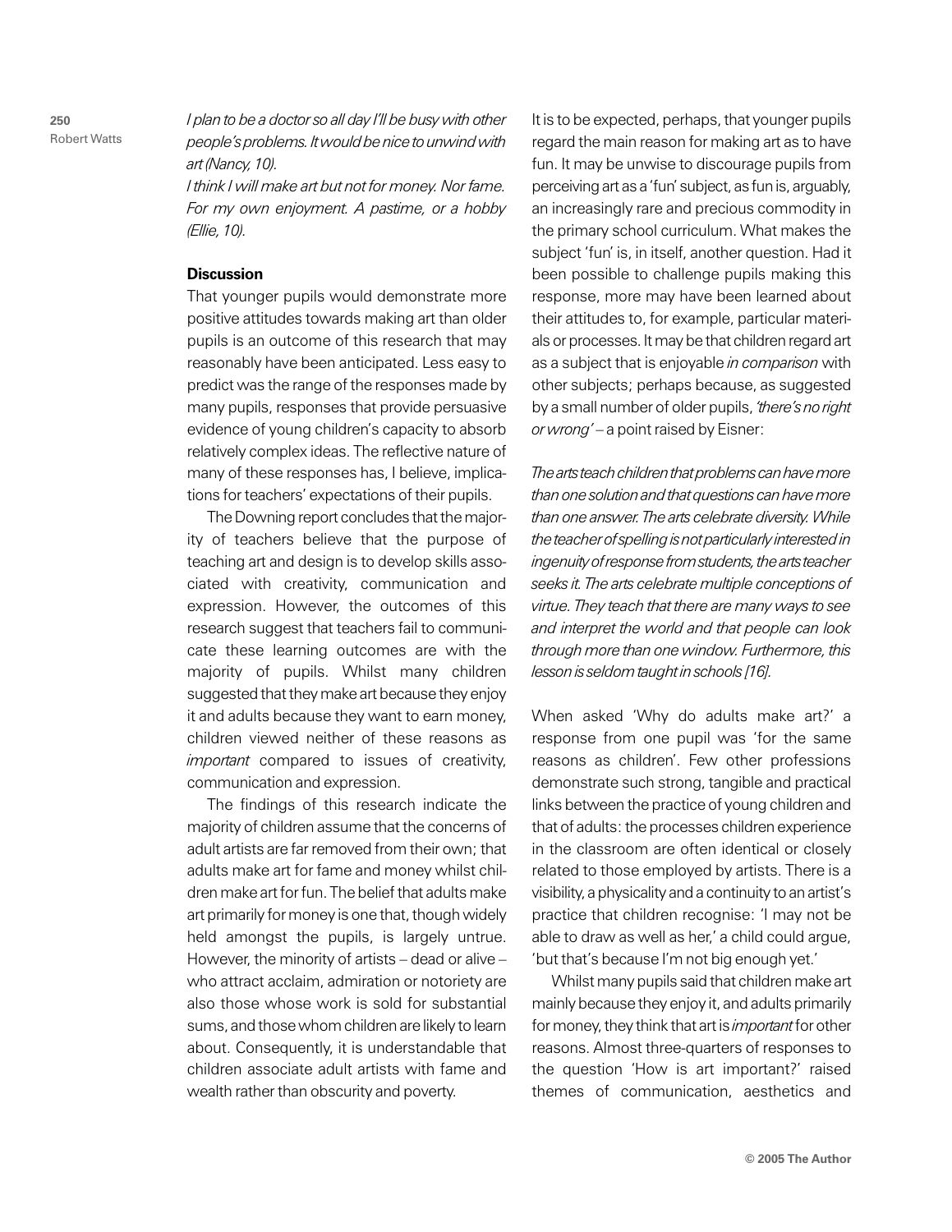

personal development, whilst only a minority referred to either money or enjoyment. The suggestion here is that many children are content to ascribe to adults a rationale for making art to which they themselves feel they are not entitled. Perhaps, in anticipation of not being taken seriously by adults, they do not take themselves seriously. Essentially, the children are saying that art is important because it communicates ideas and feelings, because it provides opportunities to develop practical skills, because it changes our lives, because it is beautiful – but the reason why *I* make art is because I enjoy it.

#### **Implications for teachers**

Teachers surveyed by Downing provided thoughtful reasons why art and design is important and

provided a convincing rationale for the subject's place in the curriculum; however, on the evidence of this survey these learning outcomes are not being efficiently communicated to pupils. Should children's reasons for studying art and design not correspond more closely with their teachers' reasons for teaching it? Less than one third of pupils identified the development of creative, thinking, communication or expressive skills as reasons why they made art, compared with 60 per cent of teachers. This raises the question of how effectively teachers share their reasons for teaching art with pupils. If the majority of teachers believe that the most important reason for making art is to develop creative and thinking skills, then more pupils should be aware of this.

It is hard not to be impressed by the range of pupil responses to this survey. The richness and variety of children's ideas are a clear indication of the level of reflective thinking of which they are capable, with many of the responses forming a coherent rationale for the subject:

*We make art to remember things especially when something good or bad has happened (Sam, 10). Adults make art to communicate with people who don't speak the same language (George, 8). Art sometimes shows things from the other way (Immanuella, 7).*

These responses are proof that young children are able to think reflectively about the value of art and suggest that teachers should have high expectations of their pupils' capacity for generating and sharing challenging concepts. Those pupils that are taught a range of practical art and design processes will be more likely to discover ways of engaging with the subject; similarly, those prompted to consider a wide range of reasons why artists make art may be more inclined to reflect on the value of the subject and on their own attitude towards it.

Finally, the research suggests that teachers should encourage children to recognise connections between their own and artists' work. In his **251** Robert Watts

Above:

Figure 1 Drawing at the Royal College of Art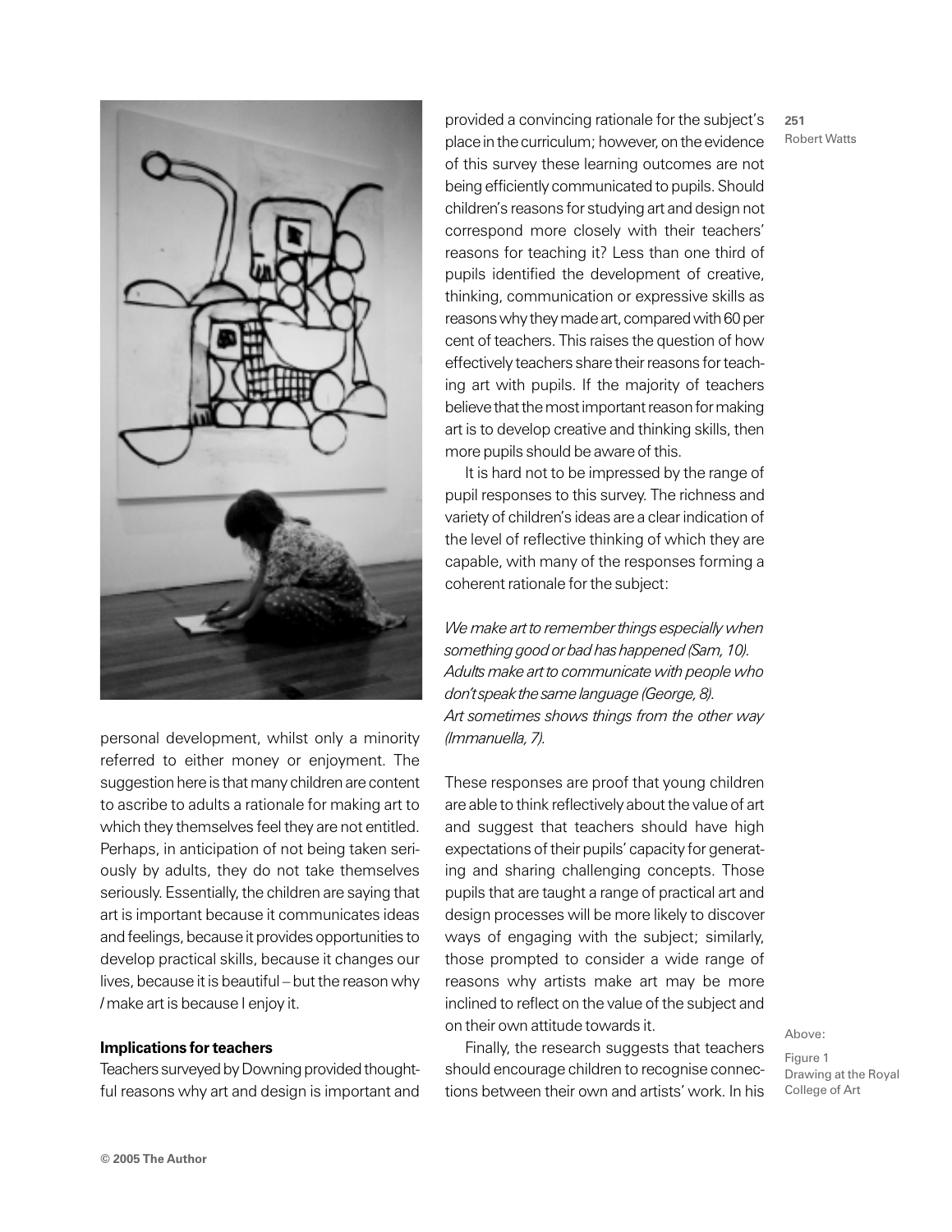famous assertion that he spent his life trying to draw like a child, Picasso demonstrated his understanding of the bond between children's work and adults' work, as well as of the value of art shared across generations. One 8-year-old pupil surveyed was also observed during a drawing lesson. He was heard to declare at the start, unprompted, that he intended 'to do a Picasso', and proceeded to make a distorted yet recognisable portrait of a classmate. Providing pupils with opportunities to make connections between their own and artists' work may prompt them to reflect more carefully on their reasons for making art.

#### **Conclusions**

The research raises further questions. Many pupils made positive, creative and articulate responses to the questions in the survey: is this the result of specific experiences of learning in art and design in school, or evidence of a broader capacity for assimilating and evaluating a range of arguments? Are these pupils offered a broad and balanced art curriculum, opportunities to engage directly with artists' work, to discuss creativity, motivation or communication? Are teachers identifying specific learning outcomes for art and design and sharing them with pupils?

Whilst the results of this survey suggest that, as they get older, some pupils lose interest in art and design, individual responses are evidence of a capacity for a mature and powerful engagement with the subject. The interesting and important aspects of this research lie in the margins of the data: the wide range of responses from pupils suggests that young children are fully capable of developing an awareness of the breadth of valid reasons why art is taught.

'Learning in the arts', suggests Eisner [17], 'is not a monologue but a conversation.' The conversations that take place between children and their teachers help to shape and define children's approaches to learning, and the reasons for making art offered to children by teachers may have a significant impact upon their attitudes to the subject. Do we want all children to believe

that they will make art when they are adults? No, but we do want schools to encourage children to develop, extend and retain their curiosity in the visual world. And even though almost all of the children in the survey may eventually stop making art, the early years of an art education can provide for them valuable lessons, both practical and philosophical, that other subjects cannot provide. Of the many reasons for making art provided by these children, none is simpler yet more challenging than that provided by Gloria, aged 11: 'Art is important because you're never wrong.'